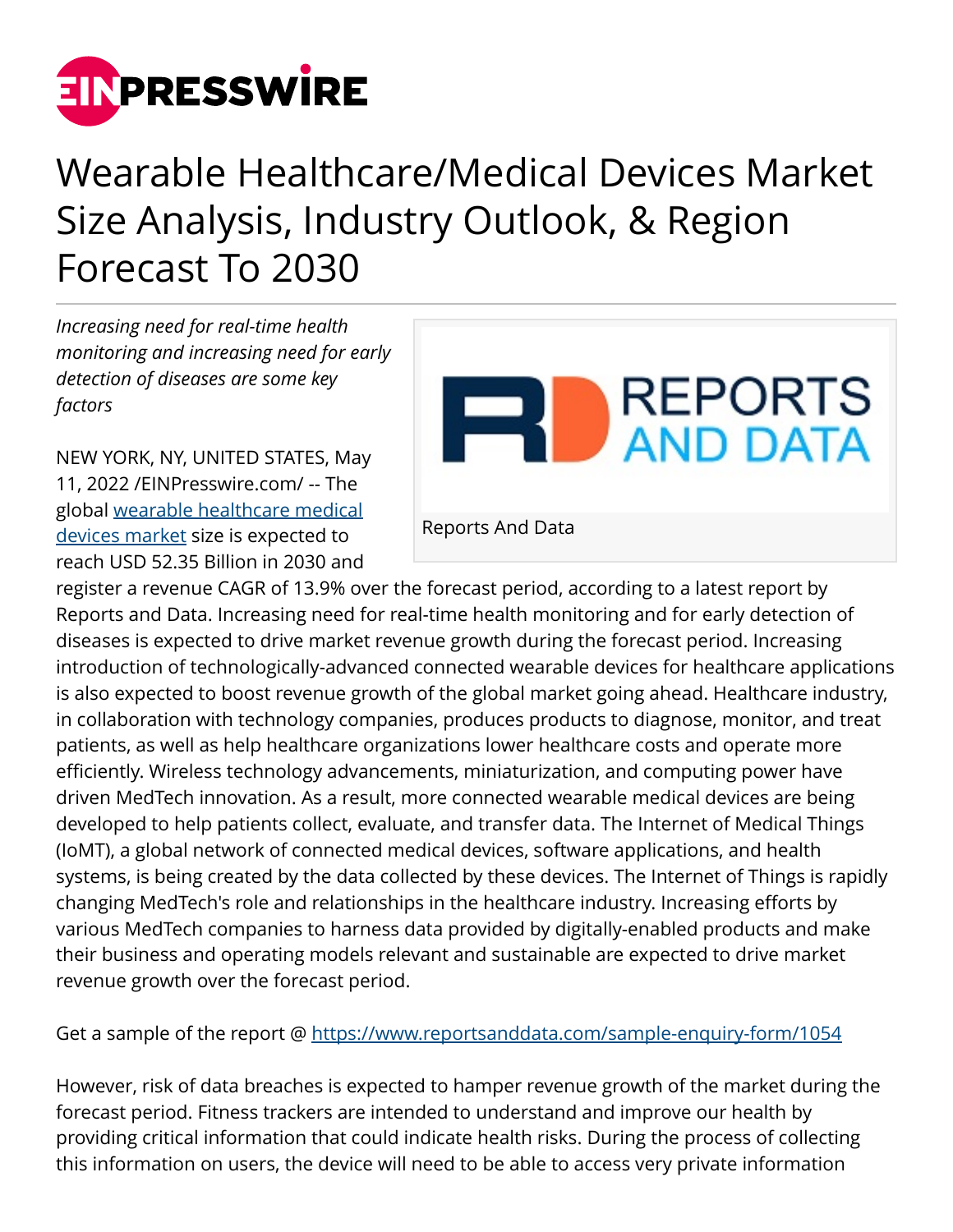about our lives, health, and much more. Hackers can use this sensitive information to create customized phishing emails, commit fraud, and obtain even more personal information. Cybersecurity is crucial for medical device safety and effectiveness. Unauthorized access to medical data is expected to hamper the market revenue growth during the forecast period.

## Market Dynamics:

The pharma and healthcare sector has significantly advanced in the recent years and is expected to register steady revenue growth over the forecast period owing to rapid innovations in medical technology, increasing investments, rising healthcare expenditure and high adoption of advanced products and systems. Factors such as rising prevalence of chronic diseases such as diabetes, cancer, cardiovascular diseases, and neurological disorders across the globe, rising cases of coronavirus, improving healthcare infrastructure and research facilities, and increasing adoption of remote patient monitoring services and home care settings are expected to fuel global market revenue growth over the forecast period. In addition, increasing number of hospitals and ambulatory care centers worldwide, high demand for personalized medicine, increasing investments in drug discovery and growing investments by public and private sectors are expected to drive global market growth in the coming years.

Leading companies operating in the market are:

Apple, Inc., Samsung Electronics Co., Ltd., Xiaomi Corporation, Garmin, Ltd., Fitbit, Inc., LifeWatch GmbH, Omron Healthcare, Inc., Misfit, Inc., Vital Connect, Inc., and Biobeat Technologies, Ltd.

Competitive Landscape:

The report also focuses on details of each market player including its global position, financial standing, revenue generation, company overview, product & service portfolio. The Wearable Healthcare/Medical Devices market is extremely competitive and consists of several key players at regional and global level. Key players are focused on adopting various strategies such as new product launches, mergers and acquisitions, investments in R&D, partnerships, joint ventures and collaborations to strengthen their market position and enhance product portfolio.

To know more about the report @ [https://www.reportsanddata.com/report-detail/wearable](https://www.reportsanddata.com/report-detail/wearable-healthcare-medical-devices-market)[healthcare-medical-devices-market](https://www.reportsanddata.com/report-detail/wearable-healthcare-medical-devices-market)

The report also offers detailed insights about market segmentation based on type, application and regional bifurcation:

Wearable Healthcare/Medical Devices Market Segmentation:

Device Type Outlook (Revenue, USD Billion; 2018-2030)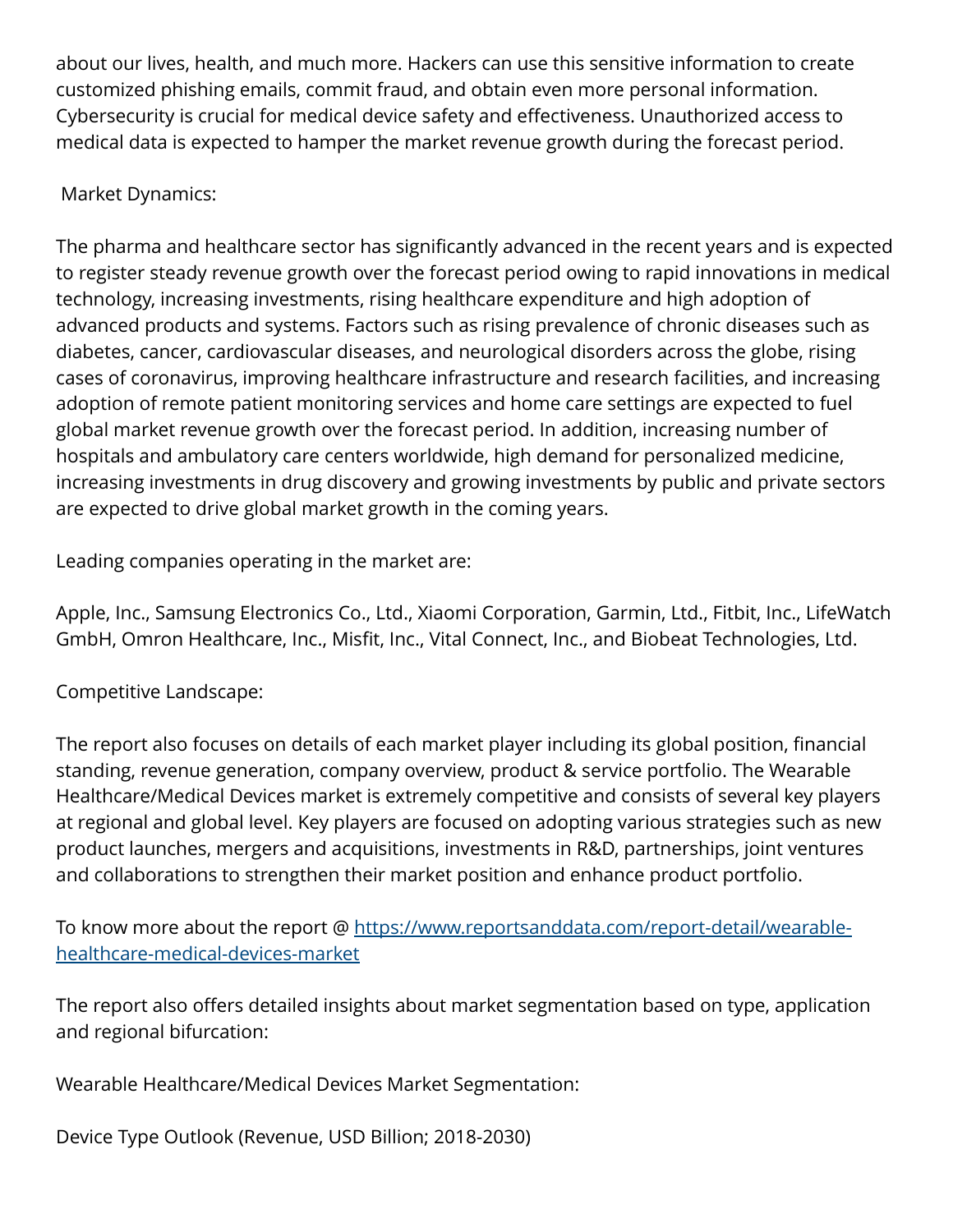Diagnostic and Monitoring Devices Vital Signs Monitoring Devices Glucose Monitoring Devices Sleep Monitoring Devices Blood Pressure Monitoring Devices Fetal Monitoring & Obstetric Devices Neuro-Monitoring Devices **Others** Therapeutic Devices Pain Management Devices Rehabilitation Devices Respiratory Therapy Devices Insulin Pumps Cardiac Devices **Others** 

Download Summary @ <https://www.reportsanddata.com/download-summary-form/1054>

Product Outlook (Revenue, USD Billion; 2018-2030)

Fitness Trackers Body Sensors Wearable Patches Wrist Devices Heart Straps Headbands Posture Monitors Movement Sensors Wearable Defibrillator Smart Clothing Smart Glasses Wearable Camera **Others** 

Grade Outlook (Revenue, USD Billion; 2018-2030)

Consumer Clinical

Sales Channel Outlook (Revenue, USD Billion; 2018-2030)

Pharmacies E-commerce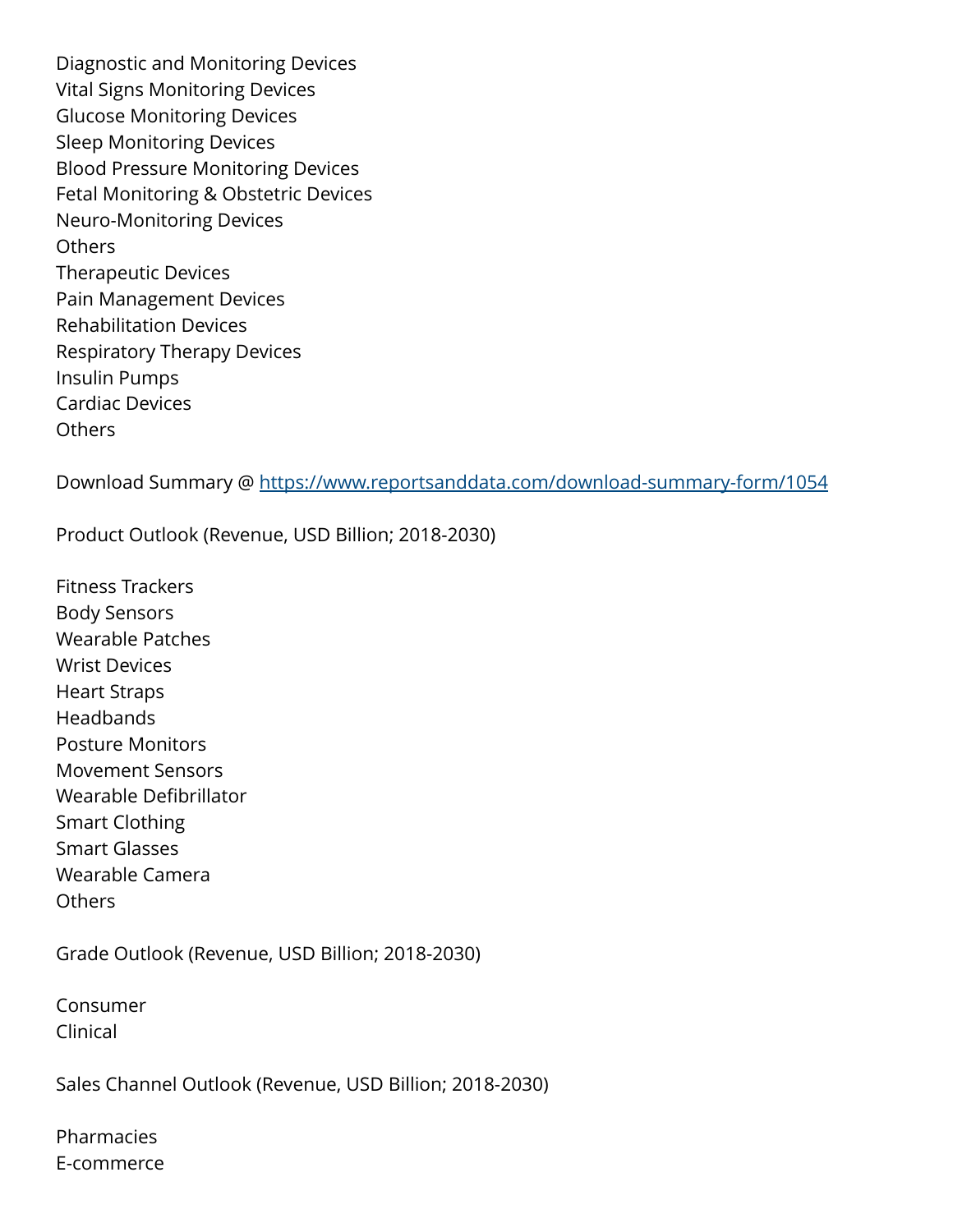Hypermarket

Application Outlook (Revenue, USD Billion; 2018-2030)

Sports & Fitness Remote Patient Monitoring Home Healthcare Emergency Medical Care **Others** 

Regional Outlook:

North America Europe Asia Pacific Latin America Middle East & Africa

Request a customization of the report @ [https://www.reportsanddata.com/request](https://www.reportsanddata.com/request-customization-form/1054)[customization-form/1054](https://www.reportsanddata.com/request-customization-form/1054)

About Reports and Data

Reports and Data is a market research and consulting company that provides syndicated research reports, customized research reports, and consulting services. Our solutions purely focus on your purpose to locate, target, and analyze consumer behavior shifts across demographics, across industries, and help clients to make smarter business decisions. We offer market intelligence studies ensuring relevant and fact-based research across multiple industries, including Healthcare, Touch Points, Chemicals, Products, and Energy. We consistently update our research offerings to ensure our clients are aware of the latest trends existent in the market. Reports and Data has a strong base of experienced analysts from varied areas of expertise. Our industry experience and ability to develop a concrete solution to any research problems provides our clients with the ability to secure an edge over their respective competitors.

Read More Related Reports:

Analytical Standards Market @ [https://www.biospace.com/article/analytical-standards-market-to](https://www.biospace.com/article/analytical-standards-market-to-reach-usd-2-32-billion-by-2028-reports-and-data/)[reach-usd-2-32-billion-by-2028-reports-and-data/](https://www.biospace.com/article/analytical-standards-market-to-reach-usd-2-32-billion-by-2028-reports-and-data/)

Gene Expression Market @ [https://www.biospace.com/article/gene-expression-market-to-reach](https://www.biospace.com/article/gene-expression-market-to-reach-usd-13-28-billion-by-2028-reports-and-data/)[usd-13-28-billion-by-2028-reports-and-data/](https://www.biospace.com/article/gene-expression-market-to-reach-usd-13-28-billion-by-2028-reports-and-data/)

Photomedicine Market @ [https://www.biospace.com/article/photomedicine-market-size-to-](https://www.biospace.com/article/photomedicine-market-size-to-reach-usd-547-28-million-by-2028-reports-and-data/)